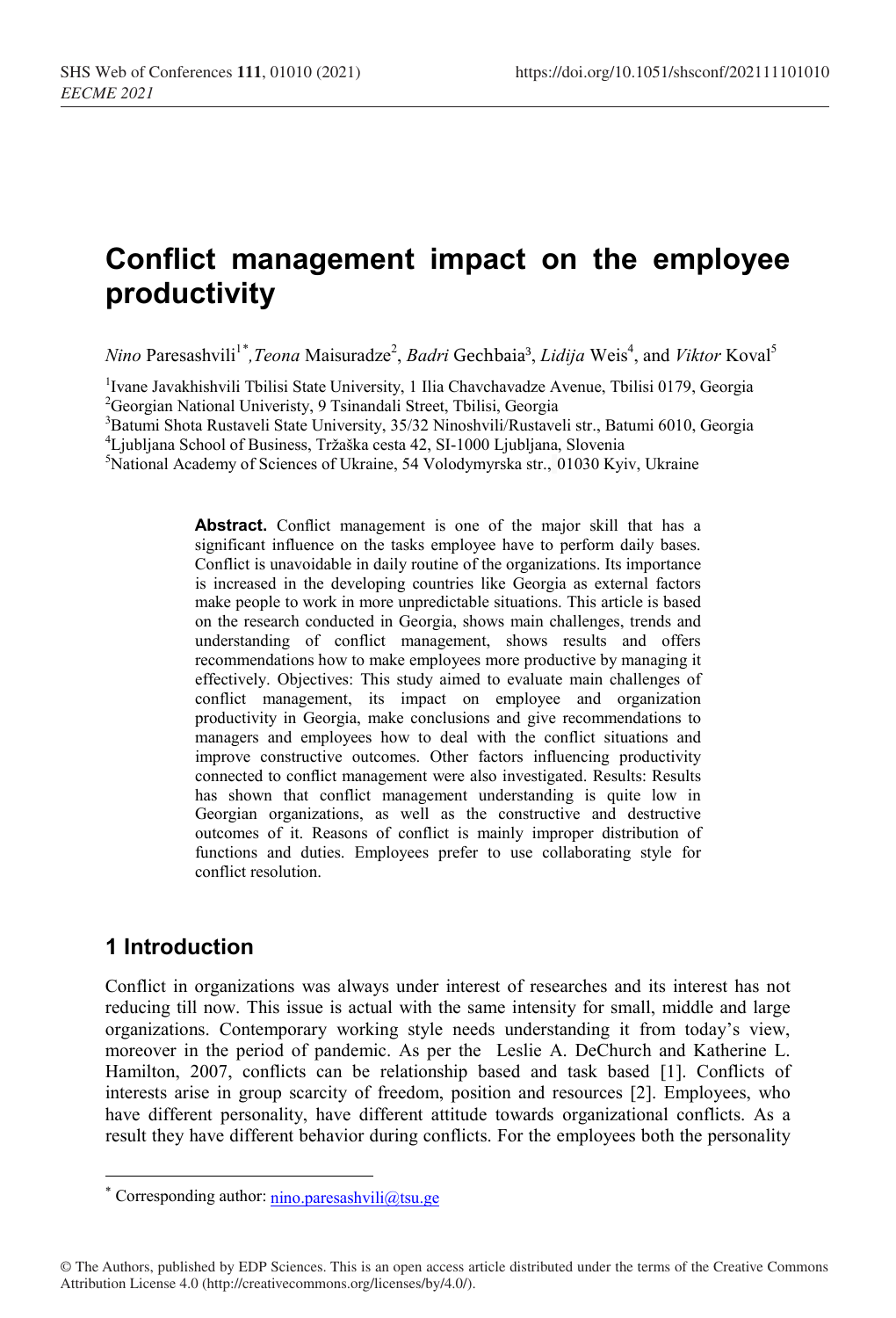and the situational factors are essential. But there are people who are inflexible in organizational conflicts. It's important to respect and consider the motives of their behavior in order to control them during conflict process [3]. Conflict is thus endemic despite the best of management practices in organizations and manifests in various forms as an intrinsic and unavoidable feature of employment relationship [4].

#### **1.1 Conflict management**

Conflict management is a skill any organization requires, as no organization actually exist without the existence of conflict. The managing organizational conflict is the general framework of the entrance and comprehensive treatment by which means that depend on the resolution of problems and disputes [5]. Conflicts have 3 possible ending: the loss - the loss, and loss – win - win – win [5]. Conflict management tactics positively moderate the relationship between task conflict and performance [1]. As mentioned above, conflict can be task or relationship based. Both of them has significant effect on the employee productivity and organizational results.

Conflict management impact on the organizational performance, was studied in Bangladesh also, by Md. Abu Taher, Anupam Kumar Das and Md. Sharfuddin Rashed in 2008 [7]. Study participants were enterprise employees. This study showed that decent environment at workplace plays a positive impact on OP. The practices of CMS improve OP through maintaining decent environment at workplace. The findings showed that CMS practices tend to establish a decent environment which leads to better OP. This study demonstrated that by choosing the proper way of CMS, organizations can have better outcomes.

Beryl Akoth Olang, in 2017 has conducted the study based on the Case of Stima Sacco Society Limited [7]. The findings led to a conclusion that organizational performance is influenced by innovative strategies, continuous performance monitoring programs, and the frequency of task conflicts. Innovation is a significant component of conflict management strategies in Stima Sacco Society Limited. Effective conflict management strategies are associated with improved performance and lower costs in Stima Sacco Society Limited.

Thus, based on the researches above, conflict management make a significant impact on the employee productivity. Same results were shown by the study, conducted in Georgia, which we will discuss further in next part of the article.

#### **2 Research findings**

The study was conducted in Georgia. Total 550 respondents were participated in the study. 55% of the respondents were from public organizations and 45% - from the private organizations. About 80% from the respondents have been working under the present employer more than 3 years, which makes their evaluation of the company processes more reliable. Only 17% of the total respondents have managerial positions in the organizations. Comparing other studies given in the paper, Georgian employees consider the main reason of the conflict is related to the improper distribution of functions and duties (Figure 1).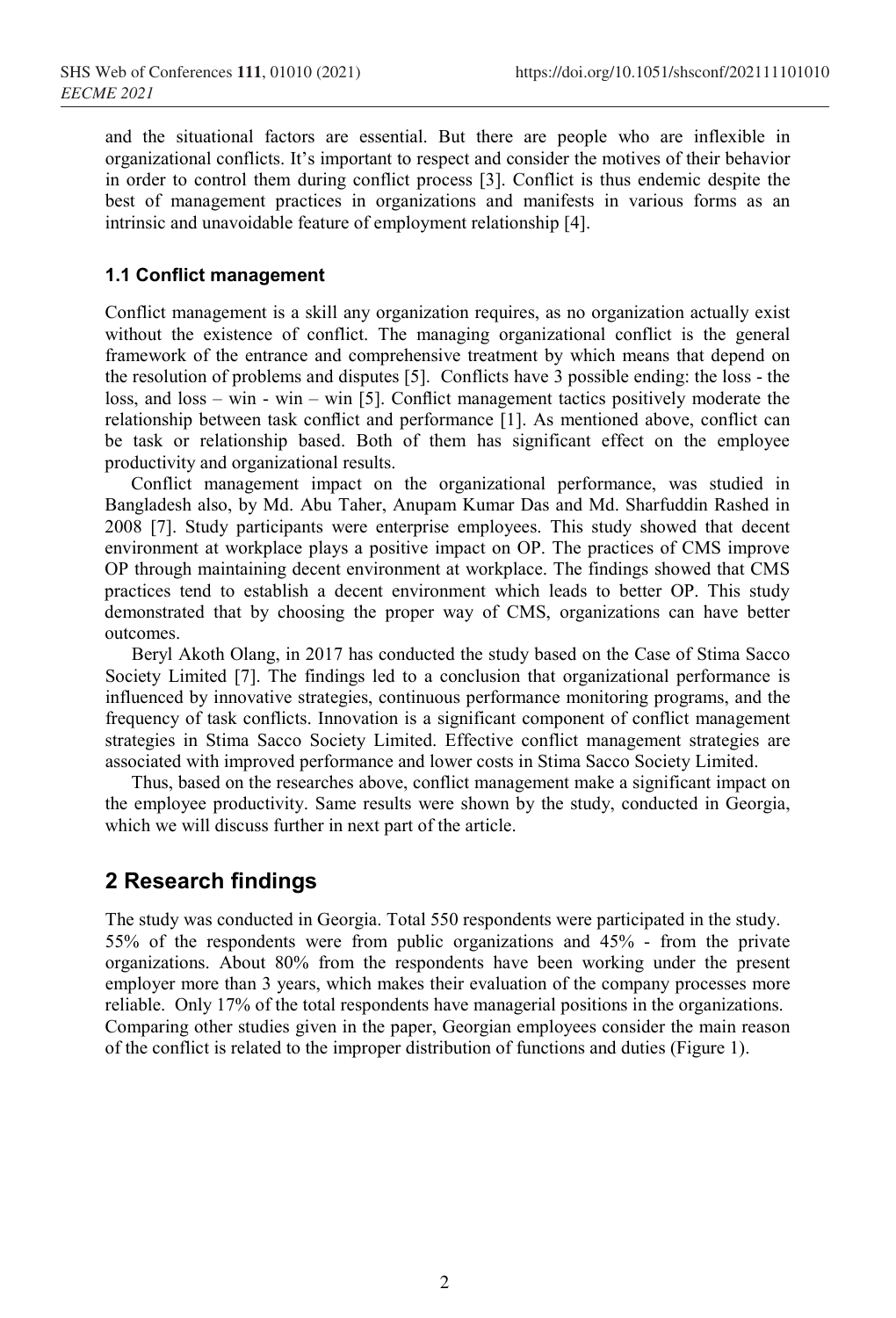

**Fig. 1.** Reasons of conflict in Georgian companies

Only 5% considers resource limitation as the source of conflict. As it was predictable due to the socio-economic level of the Country and restrictions related to Corona Virus, salary and non-stable emotional level of the employees are on the second and third places (20% and 16%). A lot of organizations had to decrease the staff and/ or salaries. Salary level is major challenge for developing countries and for Georgia especially.

People hardly manage to live and prove for the families minimal living conditions. Only some offer to have a social life too. In today's world, after closing so many businesses and decreasing jobs, emotional stability of the people get worse. It makes for organizations and managers more challengeable to manage conflict situations. They need more effort to use conflict management skills to manage emotionally unstable people and achieve not the better but the previous quality outcomes [8-9].

Socio-psychological environment is stable only about half of the respondent. For the other half of the respondents it means workplace with high probability of conflict. This idea is supported by the frequency of conflict in the Organizations. (Table 1).

| Frequency            | $\frac{6}{9}$ |
|----------------------|---------------|
| Very frequently      |               |
| Periodically         | 24            |
| Rarely               | 41            |
| Almost never         | 25            |
| It is hard to answer |               |

**Table 1.** Conflict frequency in Organizations in Georgia.

Understanding conflict management is one of the major challenge in Georgian organizations. Thus, conflicts are not managing in the way to bring good outcomes for the organization. Constructive understanding of conflict is very low. It causes low productivity level of workforce. About 60% of the Employees has neutral attitude towards the conflict and for 32% conflicts are negative. Only 9% sees the importance of the conflicts.

About managing the conflict, in 78% they can be managed, in 22% cases conflict situations cannot be or is hardly handled. In 37% of the organizations, there are no regulation methods of the conflicts. These are quite important parts, which can cause delay of desirable productivity and organizational outcomes.

It's crucial to deep into the situations where conflicts take place and understand the ways managing and solving it. In Georgian organizations, conflict type mostly defines the solution. In 59% cases, conflict participants are solving conflict themselves, managers are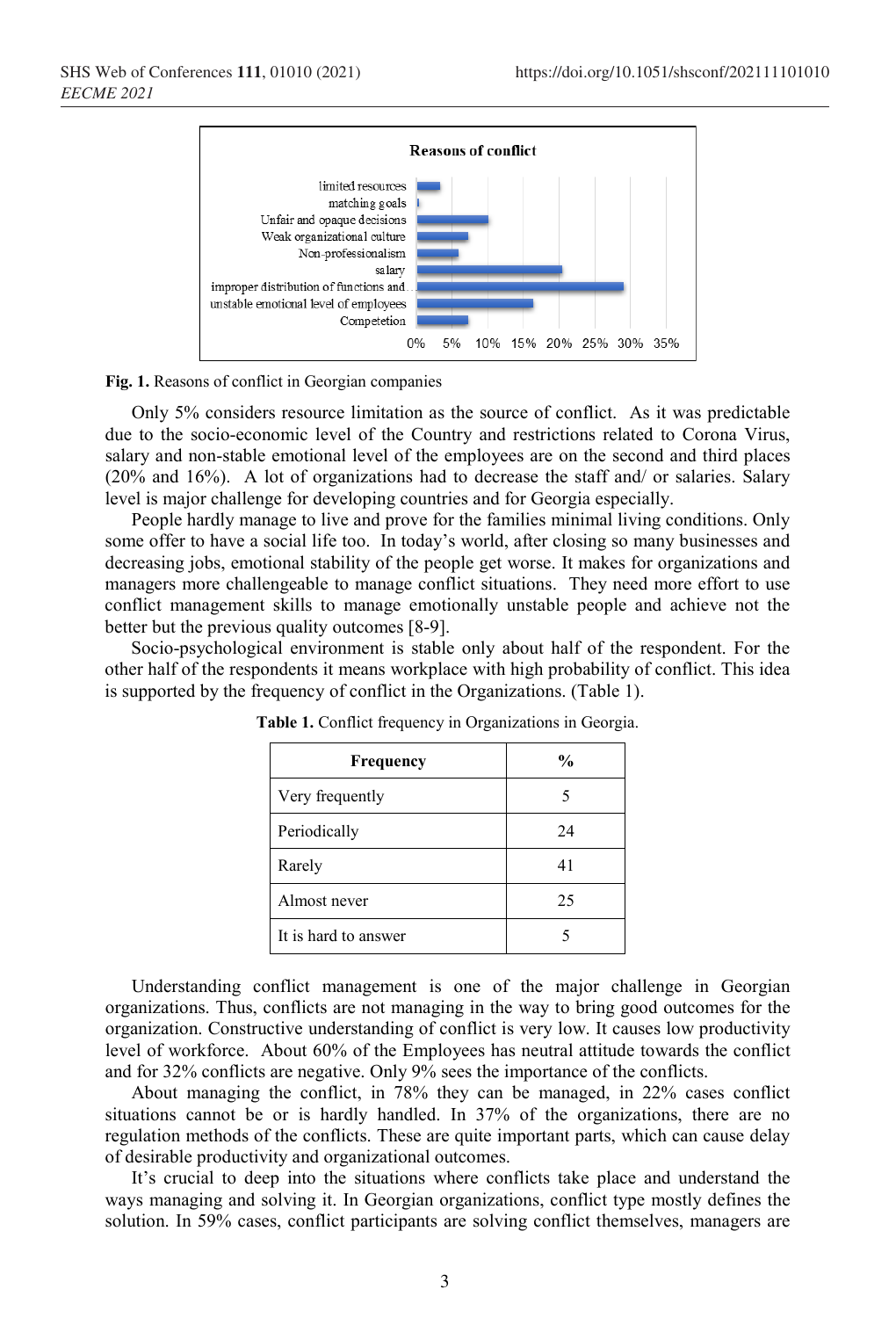involved in the process only in 40% cases. It underlines the low involvement of managers in conflict resolution and seems to have negative effect on the productivity. Conflict resolution is achieved mostly by collaborating (Figure 2). Next comes compromising with 8% and competing is the strategy, which Georgian employees using least.



**Fig. 2.** Conflict resolution strategies in Georgian companies.

As it is known, conflict can have constructive and destructive impact on the organizations. Conflict management professionals should pay a special attention to avoid destructive results of the conflict as it can decrease productivity not only workforce, but worse organizational outcomes at all. In Georgia the Most destructive outcomes conflict can cause are: deterioration of personal relations, creating a tense work environment in the organization and leaving the job by the employee. In 8% cases it can even weaken the organization (Figure 3).





As managers need to develop conflict management skills in Georgia and understanding conflict managements is on the low level, the destructive results given in figure 3, are logical. When Managers don't manage conflict properly, tense working environment takes place in the organization, which causes to deterioration of relationships within the organization and is 28% of cases conflict participants choose to leave the organization at all.

Surprisingly, despite all the above mentioned, our respondents see and feel constructive outcomes of the conflict as well. Thus, it shows, conflict can have positive impact on the organization outcomes even it is not managing properly. In organizations in Georgia, the most spread positive outcome is regulation of outcomes (54%). Observing of this result can give an idea, that when conflict takes place in the organization, it is not managed and conflict participant party leaves the organization, this automatically can cause the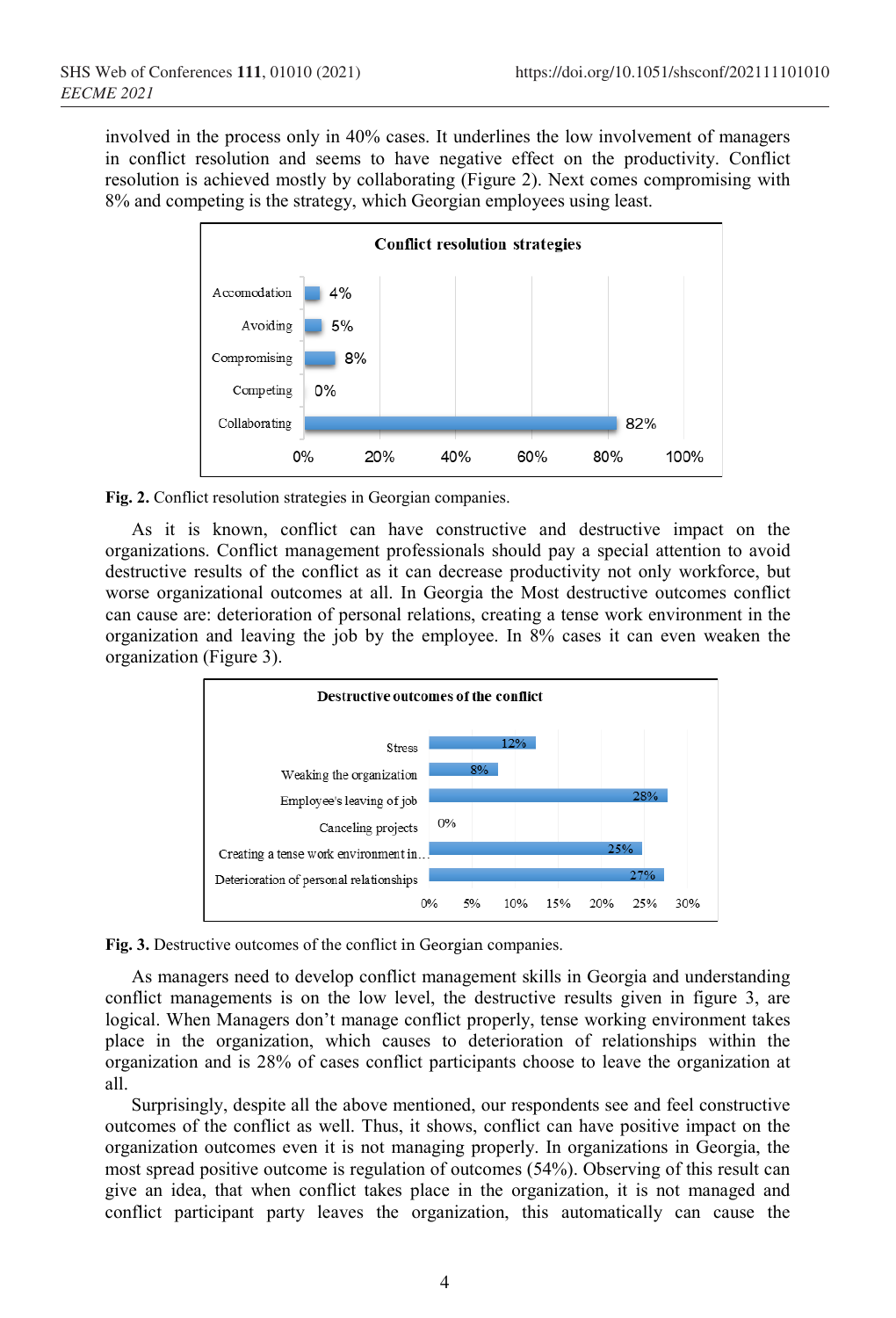regulation of the relationships [10]. Other interested parties probably will support the winner party, which has stayed in the organization. In conclusion, this positive outcome related to improving relationships, needs more deep study. Next constructive outcome – relieve tensions, can be discussed with the same logic and can have the same explanation. The other outcomes with quite low percentages (Figure 4) reinforces the idea discussed in this paragraph.



**Fig. 4.** Constructive outcomes of the conflict in Georgian companies

From Employees point of view, during the conflict process they try to compromise (49%) and try to prove their truth (37%). Considering the nature temper of Georgian people it is not surprising that from 550 respondents, no one agree with the views of opponent (0%). But they prefer (70%) to solve the conflict situations with democratic approaches, but 11% thinks autocratic style is required.

## **3 Conclusions**

The conflict is a normal societal event. It is characteristic of every social system and becomes process and tool of humans' relationships. Relationship management is also an important skill for conflict resolution. The human, as well as society, can't be absolutely perfect, ideal and deprived of conflict. Disharmony, opposition and conflict are eternal and inevitable components of societal development. Thus, every organization has conflict and managing quality of it impacts on the employee performance and accordingly, on the organizational outcomes.

Developing countries has more challenges in managing the conflict in the context of achieving better productivity level. The study, conducted in Georgia in 2020, has shown that conflict understanding is quite low here. Responses of the respondents were similar to the responses each person can answer without any knowledge about the conflicts. Based on the results, managers are not involved in the conflict management. Employees try to use collaborative style. They are asking rarely managers to help. It causes, that conflict party, who loses the conflict, leaves the organization. When conflicting party is not in the organization, situation becomes stable, calm and predictable. This are very important findings, as this can be the main reason organization does not achieve its desirable outcomes. As it is proved by many researches and there is no more discussion, that employees are the most valuable asset for the organization, if situation continue like this, organization will lose its talents and productivity will decrease. The constructive outcomes of the conflicts, which the study has shown, can be caused, due to the leaving of conflict party.

Recommendations from this can be following: Organizations (Managers) should pay more attention on the conflict phenomena, they should increase qualification and